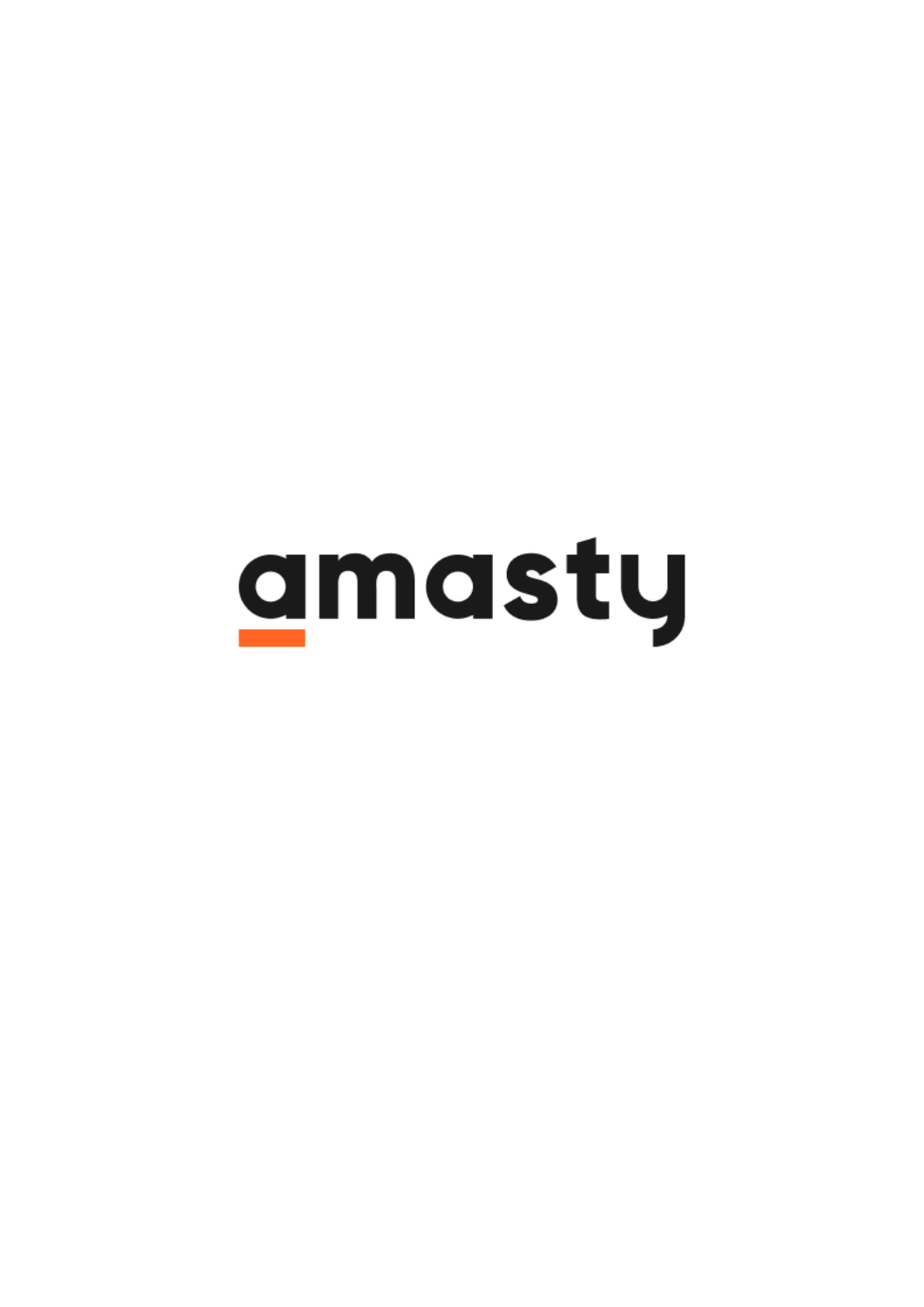For more details see how the [Product Parts Finder for Magento 2](https://product-parts-finder-m2.magento-demo.amasty.com/admin/admin/system_config/edit/section/amfinder/) extension works.

# **Guide for Product Parts Finder for Magento 2**

Enhance your store with the extended search options:

- Create year-make-model and similar filters
- Display part finders on home and category pages
- Add multiple select options to each filter
- Import values for finder options
- Customize filter display

**ADD TO CART** 

**REQUEST CUSTOMIZATION** 

For the extension to work properly, it's necessary to make the SKU attribute available for search. For this, please navigate to **Stores → Product → Product Attributes → choose the SKU attribute → Storefront Properties tab** and make sure that the **'Used in Search'** option is set to **'Yes'**.

# **Create a new Product Parts Finder**

To create a new product parts' Finder, navigate to in **Catalog** → **Product Finders** → Press **Add New Item** Button

| <b>General</b>          |                                  |  |
|-------------------------|----------------------------------|--|
|                         | Title $\star$   Car parts finder |  |
| Number of Dr<br>opdowns | - 3                              |  |

Specify **Title** and a **Number of Dropdowns**.

Consider, that you can specify **number of dropdowns** only in this form. The other suggested fields will be available for [editing](#page-1-0) afterwards as well.

<span id="page-1-0"></span>Hit **Save and Continue Edit** to proceed.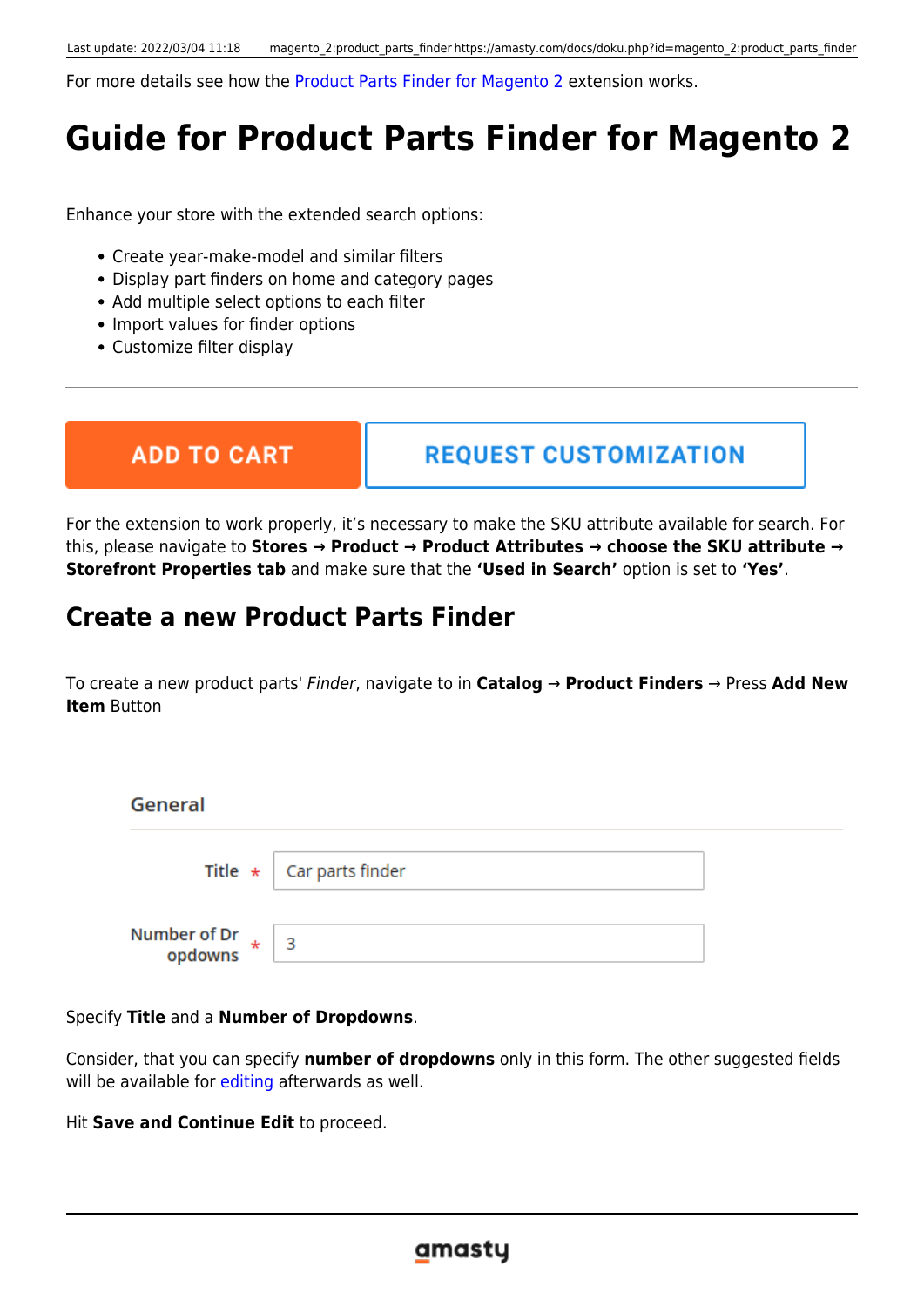# **Edit a Product Parts Finder**

| <b>FINDER OPTIONS</b> | General                                      |                                                                                                                                                                                                                          |
|-----------------------|----------------------------------------------|--------------------------------------------------------------------------------------------------------------------------------------------------------------------------------------------------------------------------|
| General /             | Title $\star$                                | Car parts finder                                                                                                                                                                                                         |
| Products              | Number of<br><b>Dropdowns</b>                | 3                                                                                                                                                                                                                        |
|                       | Template                                     | Vertical<br>$\overline{\phantom{a}}$<br><b>Horizontal</b><br>Vertical<br>The "horizontal" option is responsive and set by default                                                                                        |
|                       | <b>Custom Destination</b><br>URL             | special-category.html<br>It determines the page the Finder will redirect customers to when<br>the Find button is pressed. Enter category URL, e.g. special-<br>category.html to redirect search results to one category. |
|                       | Add Finder to the<br><b>Default Category</b> | No<br>$\overline{\mathbf{v}}$<br>Keep 'Yes' to get the Finder working properly at the home and<br>cms pages.                                                                                                             |
|                       | <b>Add Finder to the</b><br>Search Page      | Yes<br>$\overline{\phantom{a}}$                                                                                                                                                                                          |

- **Title** Finder block name.
- **Template** Choose the Finder block layout from a dropdown. Can be set either as **vertical** or **horizontal** (which is **responsive** and set by default).
- **Custom Destination URL** determines the page to which the Finder will redirect customers when the **Find** button is pressed.
- **Add Finder to the Default Category** Set to Yes to manage a proper work of a finder at the home and CMS pages.
- **Add Finder to the Search Page** Set to Yes to display finder on a search result page.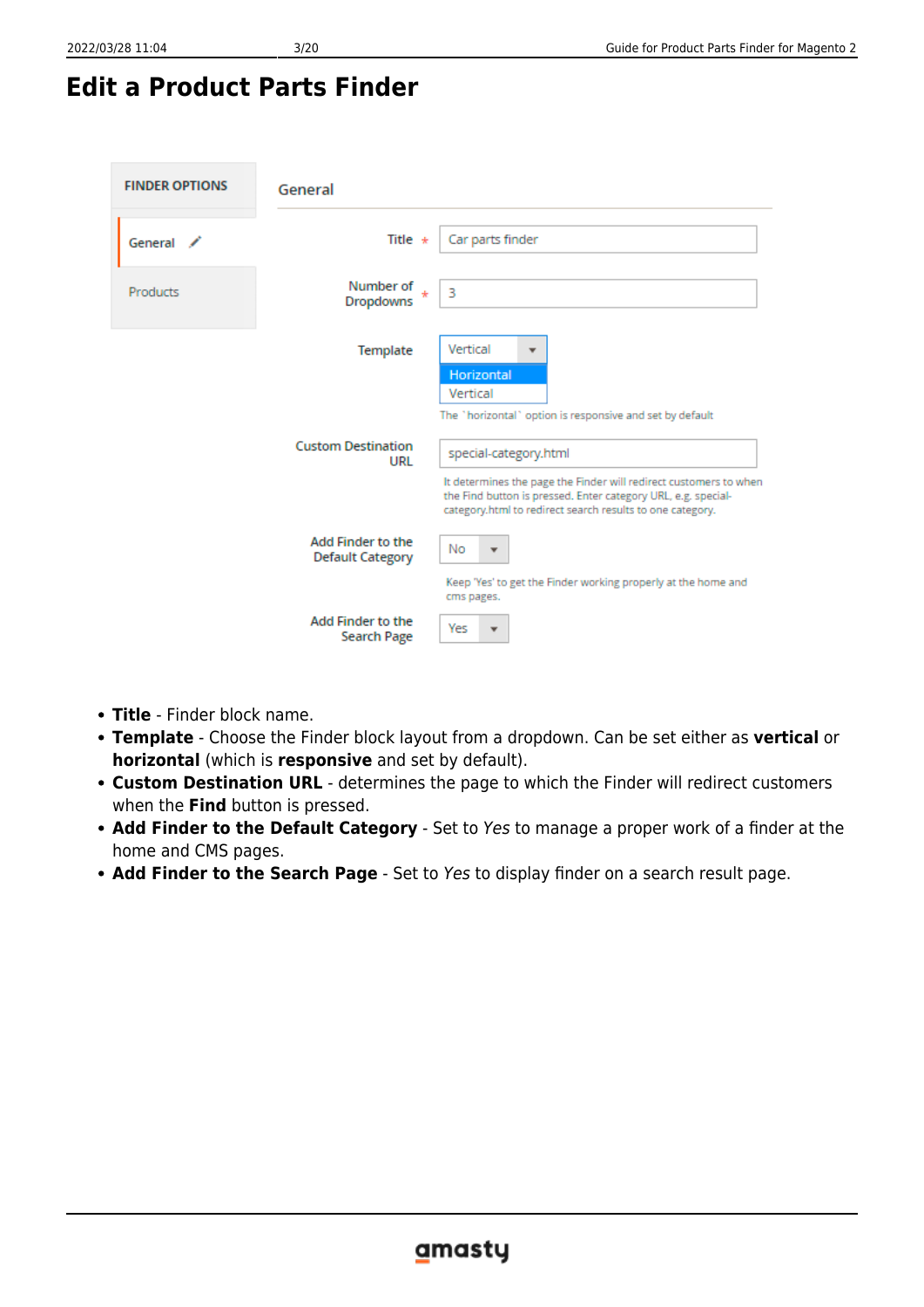| Add the finder<br>block in | content                                                                                                                             |  |  |  |
|----------------------------|-------------------------------------------------------------------------------------------------------------------------------------|--|--|--|
|                            | Place the product finder in particular themes, categories, and other<br>locations. Possible options: sidebar.main, content, footer. |  |  |  |
| <b>Categories</b>          | All Categories                                                                                                                      |  |  |  |
|                            | Gear                                                                                                                                |  |  |  |
|                            | $\ldots$ Bags                                                                                                                       |  |  |  |
|                            | Fitness Equipment                                                                                                                   |  |  |  |
|                            | Watches                                                                                                                             |  |  |  |

- **Categories** Multi-select categories.
- **Add the finder block in** Specify where to display a finder block: a sidebar, content, or footer.



**sidebar**

| Code for<br>inserting                                   | {{block class="Amasty\Finder\Block\Form"<br>block_id="finder_form" id="1"}}                                                                                                                                                                                                                                        |  |
|---------------------------------------------------------|--------------------------------------------------------------------------------------------------------------------------------------------------------------------------------------------------------------------------------------------------------------------------------------------------------------------|--|
|                                                         | Use this code if you want to put product finder in any CMS page or block.                                                                                                                                                                                                                                          |  |
| Code for<br>inserting in<br><b>Layout Update</b><br>XML | <referencecontainer name="content"> <block<br>class="Amasty\Finder\Block\Form"<br/>name="amasty.finder.1"&gt; <arguments> <argument<br>name="id" xsi:type="string"&gt;1 <argument<br>name="template" xsi:type="string"&gt;horizontal<br/></argument<br></argument<br></arguments> </block<br></referencecontainer> |  |
|                                                         | To add a product finder to a category manually, navigate to Catalog ><br>Categories > Select your category (i.e. Wheels). In the Design section find<br>Layout Update XML field and paste the code there.                                                                                                          |  |

**Code for inserting** - the code for inserting in **CMS block**, which in its turn can be added to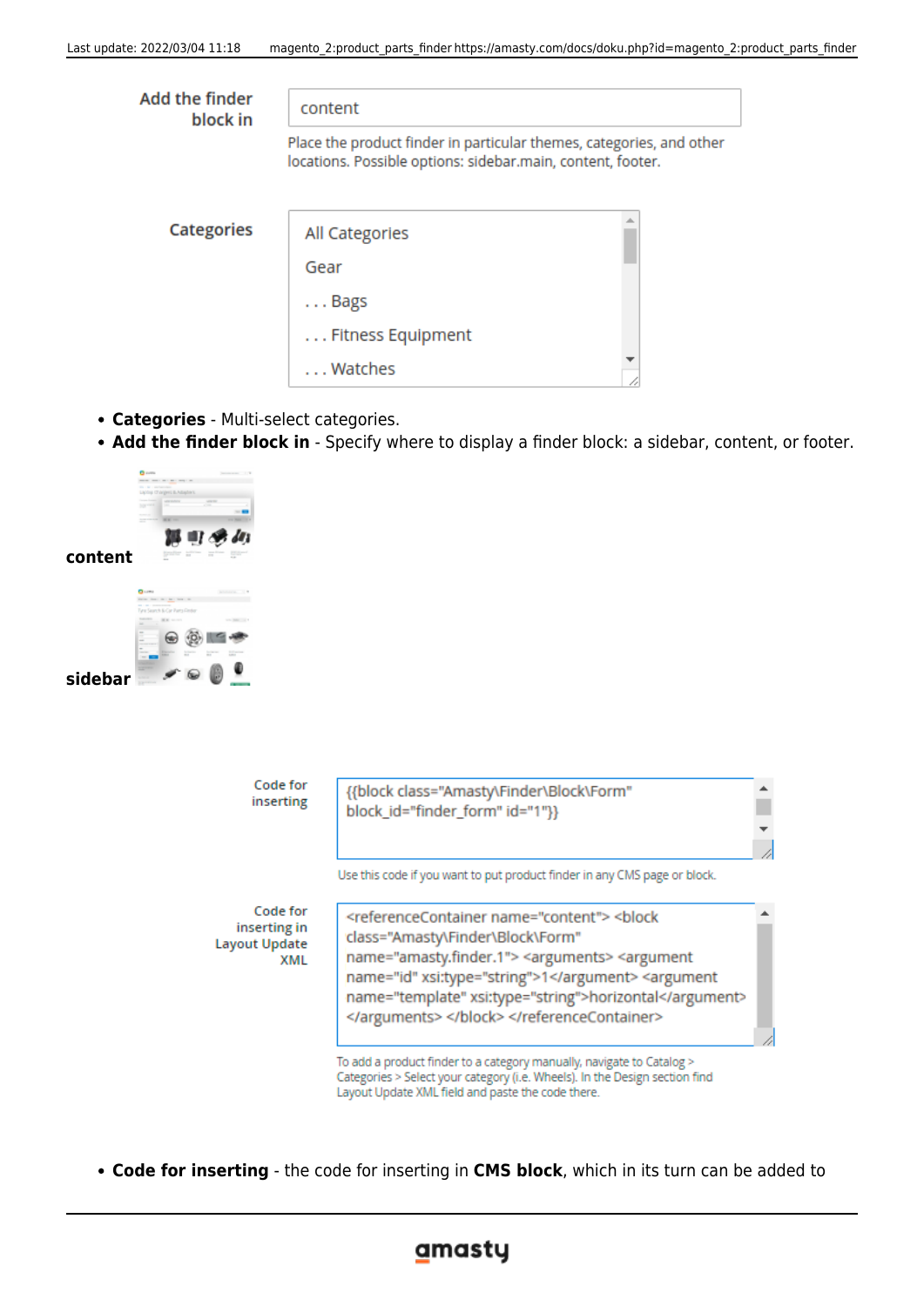#### **CMS page**.

[Go to](https://amasty.com/docs/lib/exe/fetch.php?media=magento_2:product-parts-finder:finder_015.png) **Content → Blocks →** Click Add New Block. Paste a code.

|  | sented # 16              |  |  |
|--|--------------------------|--|--|
|  | woman a large-service    |  |  |
|  | month 1 low              |  |  |
|  | SALLY PERSONAL<br>$\sim$ |  |  |

**Code for inserting in Layout Update XML** - the code for inserting in **Layout Update XML**.

[To add a product parts finder to a category manually, navigate to](https://amasty.com/docs/lib/exe/fetch.php?media=magento_2:product-parts-finder:finder_007.png) **Catalog** → **Categories** → Select your category (i.e. **Wheels**). In the Design section find Layout Update XML field and **paste** the code there.

**Design** 

|                                   | Use Parent Category Settings                                                                                                                                                                                                    |  |
|-----------------------------------|---------------------------------------------------------------------------------------------------------------------------------------------------------------------------------------------------------------------------------|--|
| Theme<br>[store view]             | -- Please Select --                                                                                                                                                                                                             |  |
| Layout<br>[store view]            | No layout updates                                                                                                                                                                                                               |  |
| Layout Update XML<br>[store view] | ́<br><referencecontainer name="content"><br/><block <br="" class="Amasty\Finder\Block\Form">name="amasty.finder.1"&gt;1 <arguments><br/>v<br/><argument <br="" name="id">u.</argument></arguments></block></referencecontainer> |  |
|                                   | Apply Design to Products                                                                                                                                                                                                        |  |

## **Layout Update XML for Magento 2.3.4**

In Magento 2.3.4, there is no more the Layout Update XML field in the admin panel. Instead of it, you will find the Custom Layout Update dropdown on the CMS Page Edit, Category Edit, and Product Edit pages. It was done to increase the security level of the system.

Now, to make a custom layout, you need to create a file and place it on the server in the module or theme folder, for example, **app/design/frontend/THEME/LOCALE/layout**. Then you will be able to choose its name from the list in the admin panel. Magento loads all layouts and looks for those among them that meet the following conditions:

1) For product pages: catalog\_product\_view\_selectable\_PRODUCT\_SKU\_ANYNAME.xml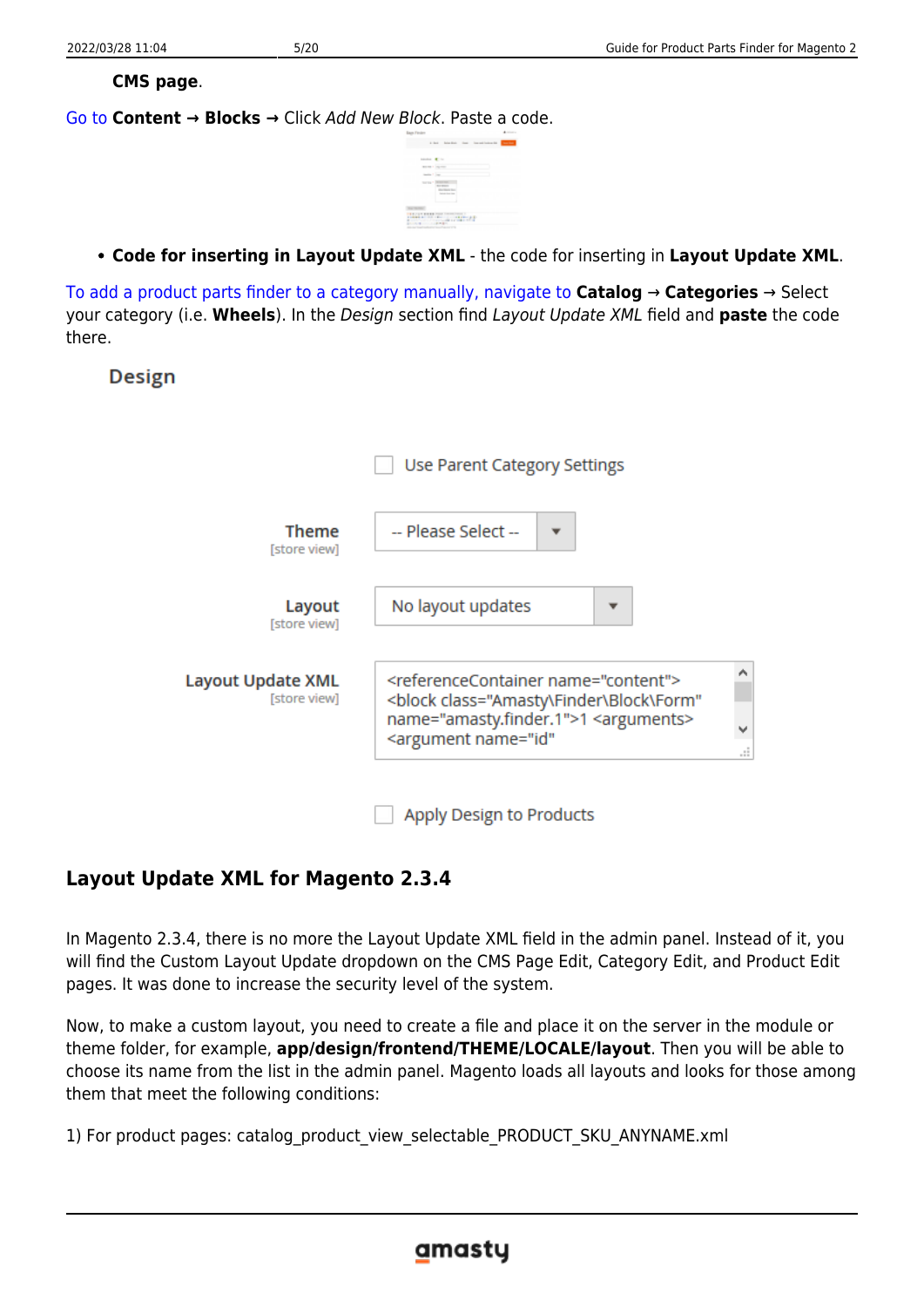#### For example **catalog\_product\_view\_selectable\_24-MB01\_CUSTOM.xml**

Design /

| Theme<br>[store view]                             | -- Please Select -- |  |
|---------------------------------------------------|---------------------|--|
| Layout<br>[store view]                            | No layout updates   |  |
| <b>Display Product Options In</b><br>[store view] | Product Info Column |  |
| <b>Custom Layout Update</b><br>[store view]       | <b>CUSTOM</b>       |  |

Check **vendor/magento/modulecatalog/Model/Product/Attribute/LayoutUpdateManager.php** to get additional data.

2) For category pages: catalog\_category\_view\_selectable\_CATEGORYID\_ANYNAME.xml

For example **catalog** category view selectable 5 CUSTOM.xml

Design /

| Theme<br>[store view]                             | -- Please Select -- |  |
|---------------------------------------------------|---------------------|--|
| Layout<br>[store view]                            | No layout updates   |  |
| <b>Display Product Options In</b><br>[store view] | Product Info Column |  |
| <b>Custom Layout Update</b><br>[store view]       | <b>CUSTOM</b>       |  |

Go to **vendor/magento/modulecatalog/Model/Category/Attribute/LayoutUpdateManager.php** for more details.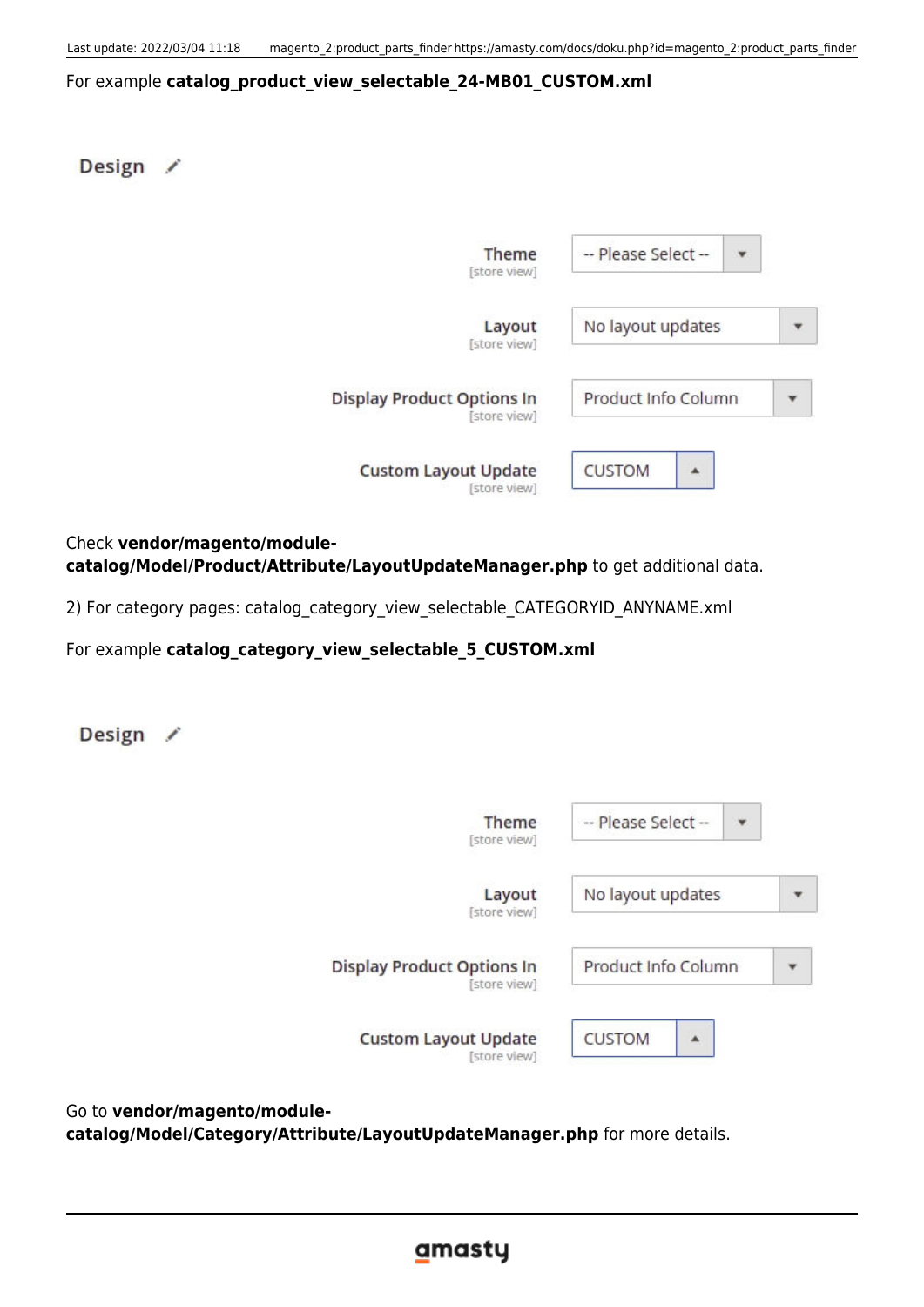If you already had some Layout Update on the previous Magento version, you will see the **Use existing** option. It means your previous layout was saved, and you can use it on the frontend. If you try to add or change this Layout Update, you will get the following error:

"Custom layout update text cannot be changed, only removed"

Check the [official documentation](https://devdocs.magento.com/guides/v2.3/release-notes/release-notes-2-3-4-open-source.html) to learn about other Magento 2.3.4 changes.

# **Dropdowns**

There is no limit to the number of dropdowns in a single *Finder* block. To configure the display of the dropdown please navigate to **Catalog → Product Finders → Choose any finder → Dropdowns**

| Dropdown #1      |                                                                                             |
|------------------|---------------------------------------------------------------------------------------------|
| Name $\star$     | Make                                                                                        |
| Sort $\star$     | alphabetically, asc<br>▲<br>alphabetically, asc<br>alphabetically, desc<br>numerically, asc |
| Range $*$        | numerically, desc<br>No<br>$\overline{\mathbf{v}}$                                          |
| Display Type $*$ | Image and Label<br>▲<br>Dropdown<br>Label<br>Image and Label<br>Image                       |

- **Name** the dropdown name that will be displayed on the storefront.
- **Sort** select a sorting method for data in dropdown.
- **Range** if you enable this option and then import the data for this drop-down using ranges like "2006-2017" in CSV, the Finder will automatically create rows for each individual value in the range.

Please, note that **Range** will work for the data you import only **after** the **Range** option is enabled.

**Display Type** - there are four display types to present the finder options, according to your needs.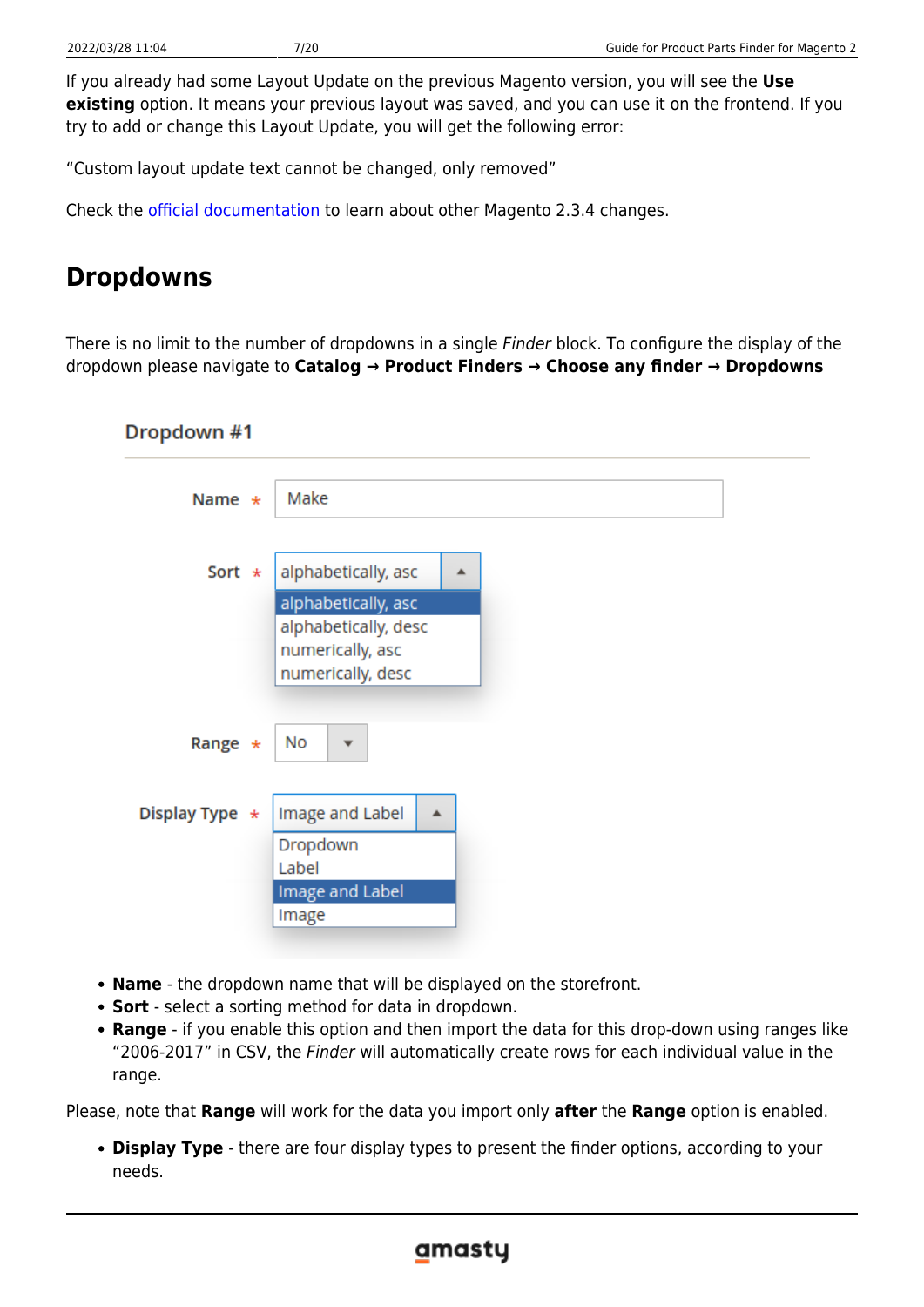**Dropdown** - default variant to display options in the dropdown without any styles, plainly;



**Label** - the values will be displayed in the styled blocks;

| Make          |                 | Model         |                         | Year          |        |
|---------------|-----------------|---------------|-------------------------|---------------|--------|
| Please Select | $\mathcal{N}_L$ | Please Select | $\mathcal{N}_{\rm eff}$ | Please Select | $\sim$ |
| Audi          | Ford            | Toyota        | Volkswagen              |               | ×      |

**Image & Label** - to display an image with a title in the styled blocks;

| Make          | Model           |                    | Year                       |
|---------------|-----------------|--------------------|----------------------------|
| Please Select | $\mathcal{A}_1$ | Please Select<br>v | Please Select<br>$\sim$    |
| Auði          | <i>Sord</i>     | <b>TOYOTA</b>      | $\mathbf{z}$<br>Volkswagen |
| Audi          | Ford            | Toyota             | Volkswagen                 |

**Image** - select to display only image without any text.

| Make          |    | Model         | Year          |               |   |
|---------------|----|---------------|---------------|---------------|---|
| Please Select | ×. | Please Select | $\sim$        | Please Select |   |
| Auði          |    |               | <b>TOYOTA</b> | Volksw        | × |

#### **Range**

By enabling Range in the dropdown settings you'll be able to automatically generate records for numeric data, like a list of years.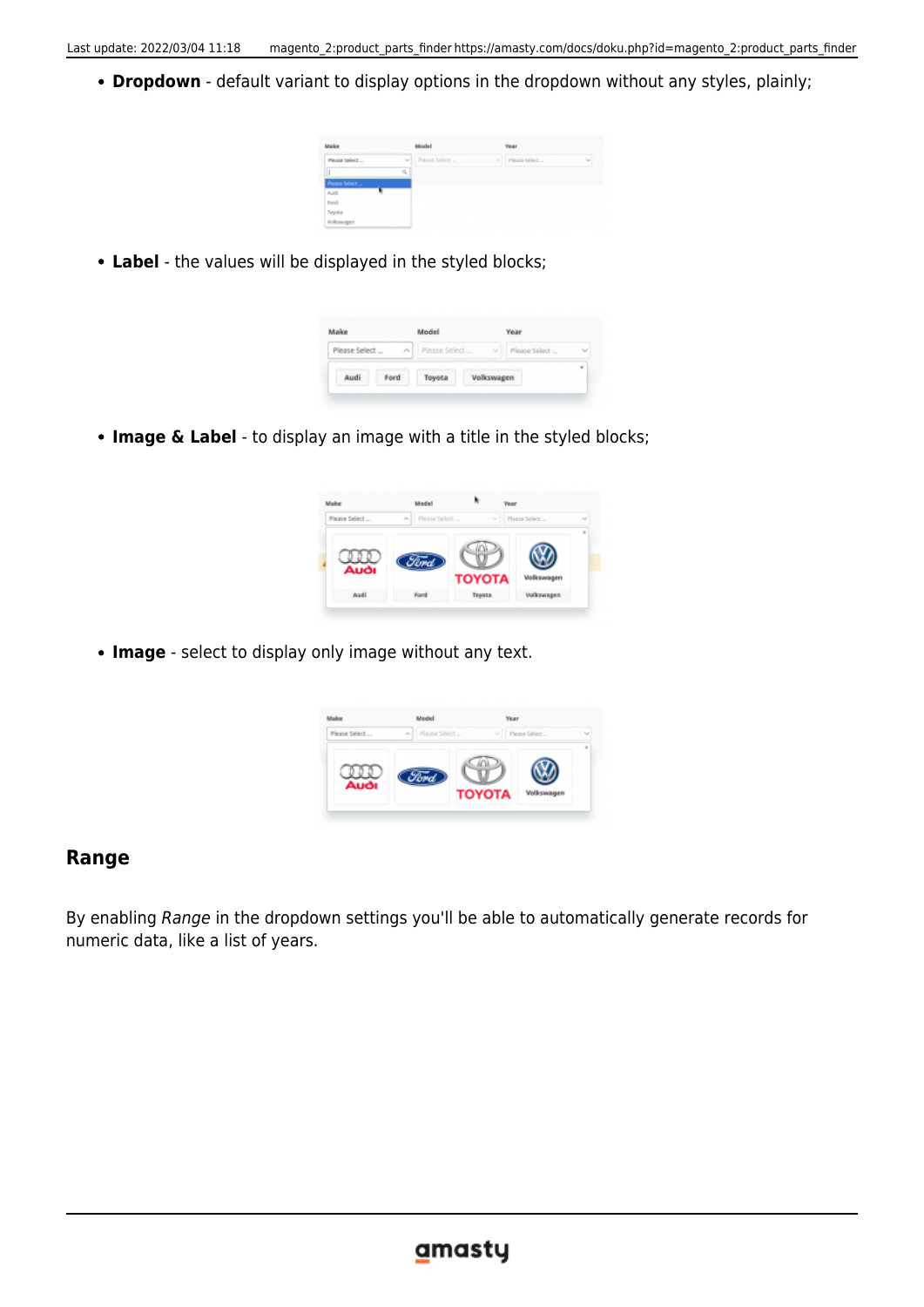| 2022/03/28 11:04 | 9/20                           | Guide for Product Parts Finder for Magento 2 |
|------------------|--------------------------------|----------------------------------------------|
| Dropdown #3      |                                |                                              |
| Name $\star$     | Year                           |                                              |
| Sort $\star$     | numerically, asc<br>▼          |                                              |
| Range $\star$    | Yes<br>$\overline{\mathbf{v}}$ |                                              |

Now, when you import a CSV file you can simply define a range like **"2001-2017"** and it will generate 17 **records** automatically when the file is imported.

Here's how the CSV example may look like: Make1,Model1,"2001-2017",SKU1

The example above will create 17 records in the Finder database which will differ only by the Year value.

# **Add Products to a Finder**

There are three ways to add products to a Finder:

- [manually](#page-8-0) fulfill product forms;
- create and import a [CSV file](#page-9-0);
- create and upload a CSV file to a specific [folder](#page--1-0) in the Magento directory.

#### <span id="page-8-0"></span>**Manually**

To add a new product parts' finder manually, go to **Catalog → Product Finders → Edit Finder → Products**



Click **Add New Product** button to fulfill a product form.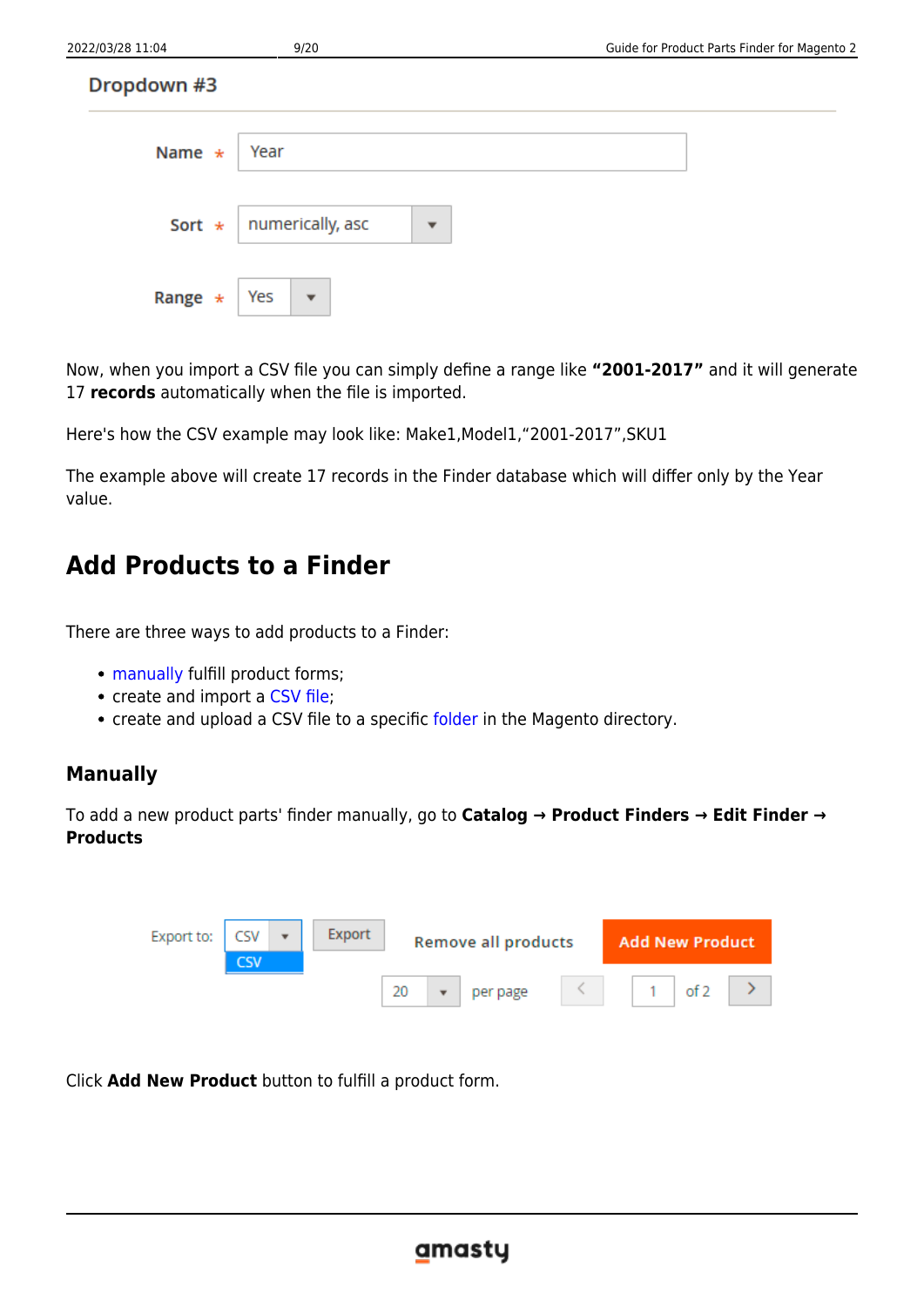General

| <b>SKU</b>         | raptor-bed-lock-wheel                        |
|--------------------|----------------------------------------------|
| Make               | Audi                                         |
| <b>Make Image</b>  | Choose File   No file chosen<br>Delete Image |
|                    | Auði                                         |
| Model              | R8 M-1007-DC1785                             |
| <b>Model Image</b> | Choose File   No file chosen                 |
| Year               | 2013                                         |
| <b>Year Image</b>  | Choose File   No file chosen                 |

With **Image** field, that follows each option, upload images if it is needed.

Once you specify an image for a particular option while creating one product, the image will be automatically added to this option within the entire dataset, for all the products containing the option.

#### <span id="page-9-0"></span>**Import via CSV file**

You can import records to the finder with **CSV** files.

To add a new product parts' finder via import, go to **Catalog → Product Finders → Edit Finder → Import**

Deciding on CSV format is very simple: count the number of **dropdowns** you have and add one more for the **SKU** column. For example, if you have **three dropdowns**, adding **one** makes it **four-column CSV**.

In some cases you may have several SKUs that match the same parameters. So you can indicate all the matching SKUs in one line separating them by comma. Also note that when you indicate more than one SKU in one line, the SKUs should be put inside quotation marks.

Below you can see an example CSV file with the data containing all the variations for Make, Model and Diameter and assign these variations to products in Magento Catalog.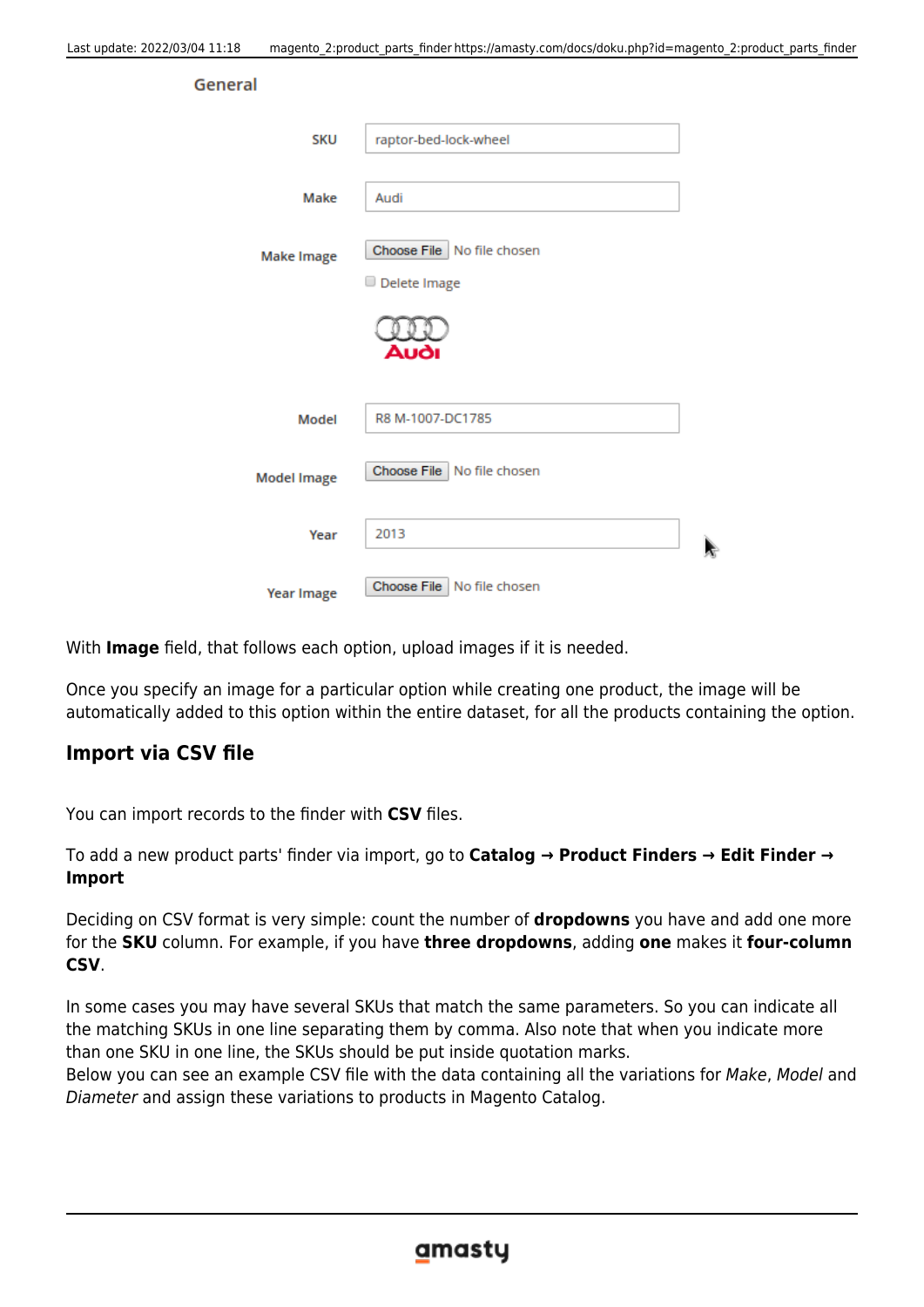|   | А                                        | в | C                                        |  |  |  |
|---|------------------------------------------|---|------------------------------------------|--|--|--|
| 1 | Make, Model, Year, SKU                   |   |                                          |  |  |  |
| 2 |                                          |   | Ford,"Fiesta Sedan M-3600-R",2009,prts-1 |  |  |  |
| 3 | Ford,"Fiesta Sedan M-3600-R",2010,prts-1 |   |                                          |  |  |  |
| 4 | Ford,"Fiesta Sedan M-3600-R",2011,prts-1 |   |                                          |  |  |  |
| 5 | Ford,"Fiesta Sedan M-3600-R",2012,prts-1 |   |                                          |  |  |  |
| 6 | Ford,"Kit M-6066-M8627",2013,prts-2      |   |                                          |  |  |  |
|   | Ford,"Kit M-6066-M8627",2014,prts-2      |   |                                          |  |  |  |
| 8 |                                          |   | Ford,"Kit M-6066-M8627",2015,prts-2      |  |  |  |
| 9 | Ford,"Kit M-6066-M8627",2016,prts-2      |   |                                          |  |  |  |
|   |                                          |   |                                          |  |  |  |

Open the **Import** tab, drag and drop the CSV file and hit **Import**. After the import is done, hit the **Save and Continue Edit** button.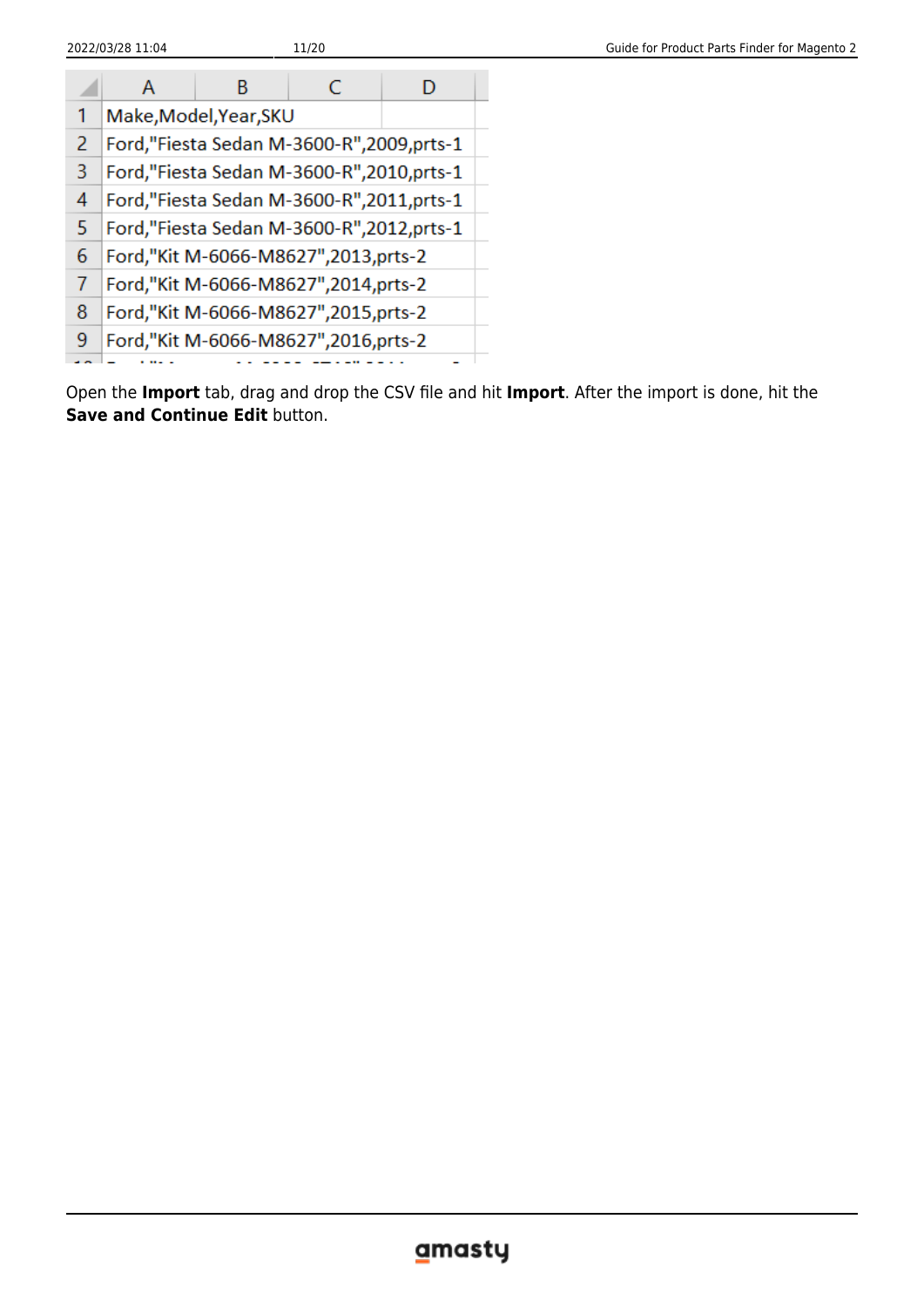| <b>Delete Existin</b><br>$\star$<br>g Data | No<br>$\overline{\phantom{a}}$        |
|--------------------------------------------|---------------------------------------|
|                                            |                                       |
|                                            |                                       |
|                                            | Drag & Drop CSV Files Here            |
|                                            | $-0r-$                                |
|                                            | <b>Click to open the file Browser</b> |
|                                            |                                       |
|                                            |                                       |

| <b>Search</b>                  | <b>Reset Filter</b>                       |                                                                              |              |               |                 |               |               |
|--------------------------------|-------------------------------------------|------------------------------------------------------------------------------|--------------|---------------|-----------------|---------------|---------------|
| <b>Actions</b>                 | ▼                                         | 1 records found<br>20                                                        |              | per page      |                 | of 1<br>1     |               |
| $\vert \mathbf{v} \vert$       | <b>Files are</b><br>sorted by<br>priority | Path                                                                         | <b>State</b> | <b>Errors</b> | Mode            | <b>Run</b>    | <b>Action</b> |
| Any<br>$\overline{\mathbf{v}}$ |                                           |                                                                              |              |               |                 |               |               |
|                                | import.csv                                | /magento<br>/pub/media<br>/amasty<br>/finder<br>/ftp_import<br>/1/import.csv | Uploaded     | $\mathbf 0$   | Add<br>Products | <b>Import</b> | <b>Delete</b> |

Also, you can import Universal products for each product finder by uploading a CSV file. To do so, please navigate to **Catalog → Product Finders → Edit Finder → Universal Products Import**: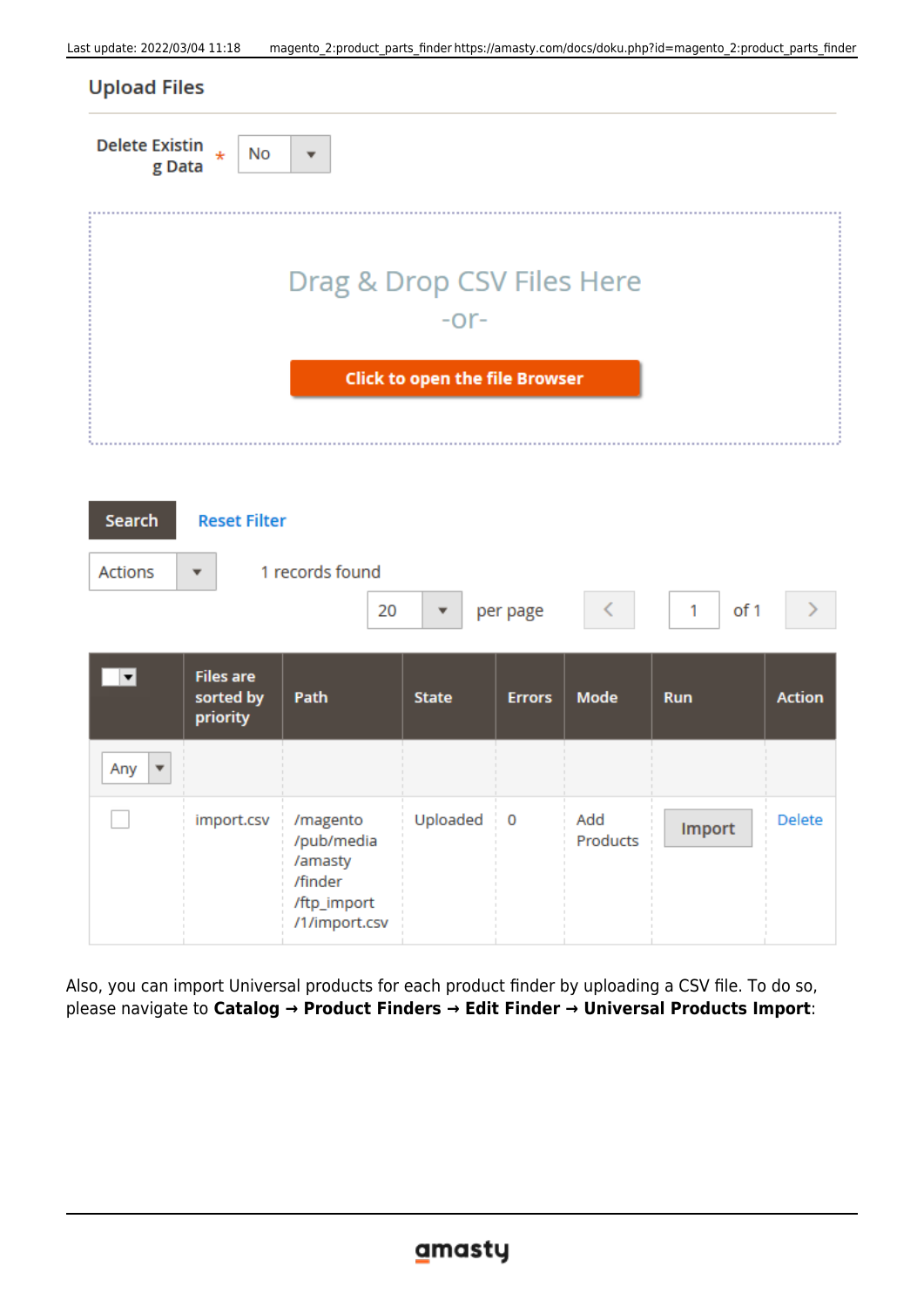#### **Import Universal Products**

To work with universal products please set 'Use universal products' to 'Yes' at configuration

| <b>Delete Existing Data</b> | No                                                   |
|-----------------------------|------------------------------------------------------|
| <b>CSV File</b>             | Choose File   No file chosen<br>Download Sample File |
|                             | <b>Import</b>                                        |

## **Import from the folder**

This variant is useful when you want to import a large file which your web-server might not allow to upload due to size restrictions.

To import files from a folder, you should put the file to the following directory: **/magento\_folder/pub/media/amasty/finder/ftp\_import/finder\_id/**

Please note that the **finder id** part in the path should be replaced with the ID of the Finder you want to import the file into. After the file upload is done, open the **Import** tab and the file you've uploaded will appear ready to import.

# **Add Images To The Filter Options**

You can upload images for the options either [manually](#page-8-0) or by uploading a CSV file. For the image upload, please navigate to **Catalog → Product Finders → Edit Finder → Add Images To The Filter Options:**

In **CSV file**, specify the dependency: an image name next to an option name, comma separated.

option name 1, image name 1 option\_name\_2, image\_name\_2 option name 3, image name 3 option name 4, image name 4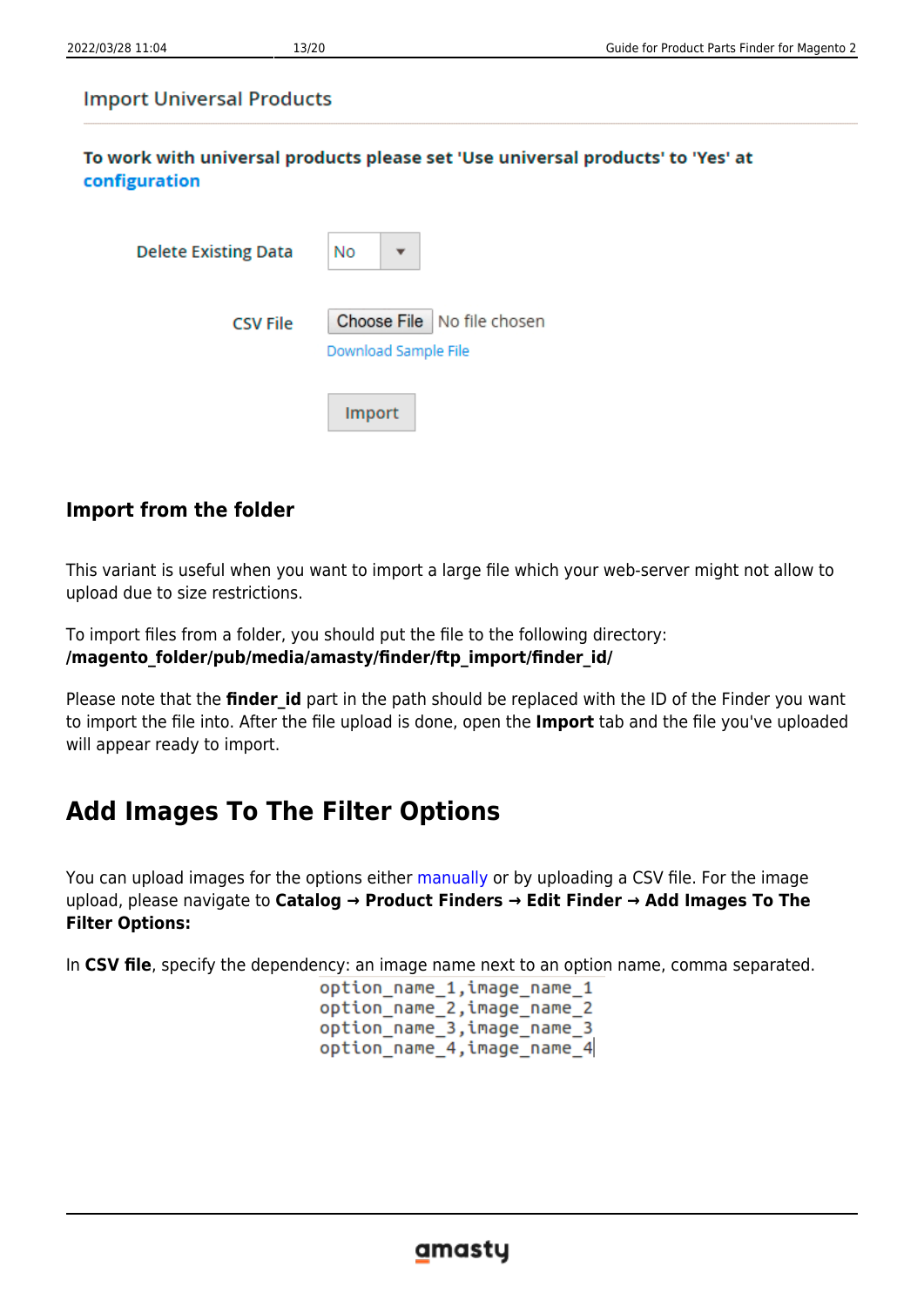| <b>Import Images</b>                                                                              |                                                      |  |  |  |  |
|---------------------------------------------------------------------------------------------------|------------------------------------------------------|--|--|--|--|
| For import please upload images to the following directory:<br>pub/media/amasty/finder/images_tmp |                                                      |  |  |  |  |
| <b>CSV File</b>                                                                                   | Choose File   No file chosen<br>Download Sample File |  |  |  |  |
|                                                                                                   | Import                                               |  |  |  |  |

# **Extension Settings**

You will find the settings menu at **Stores → Configuration → Amasty Extensions → Product Parts Finder**

General

| Display `Find` Button when                    | At Least One Finder Value is Selected                                                                                                        |
|-----------------------------------------------|----------------------------------------------------------------------------------------------------------------------------------------------|
| [store view]                                  | $\overline{\phantom{a}}$                                                                                                                     |
| Apply Filter for Current Category only        | Yes                                                                                                                                          |
| [store view]                                  | $\overline{\phantom{a}}$                                                                                                                     |
|                                               | With Varnish cache this setting is ignored                                                                                                   |
| <b>Custom Destination URL</b><br>[store view] |                                                                                                                                              |
|                                               | Eg. special-category.html In most cases you don't need to set it.<br>Useful when you want to redirect all search results to one<br>category. |
| <b>Reset Finder</b>                           | To The Same Page                                                                                                                             |
| [store view]                                  | $\overline{\phantom{a}}$                                                                                                                     |

- **Display `Find` button when** this setting controls when the **Find** button will be displayed: after picking options in **all dropdowns** or after picking the **first**.
- **Apply filter for current category only** useful when you have one **Finder** instance across the whole store. When enabled, filtering parameters will be reset when a customer browses different categories.
- **Custom Destination URL Find** button will redirect to the page specified in this setting. It can be set individually for each **Finder** instance.
- **Reset finder** sets the destination of the **Reset** button. You can choose the next destinations: Home page, the same page, the result page.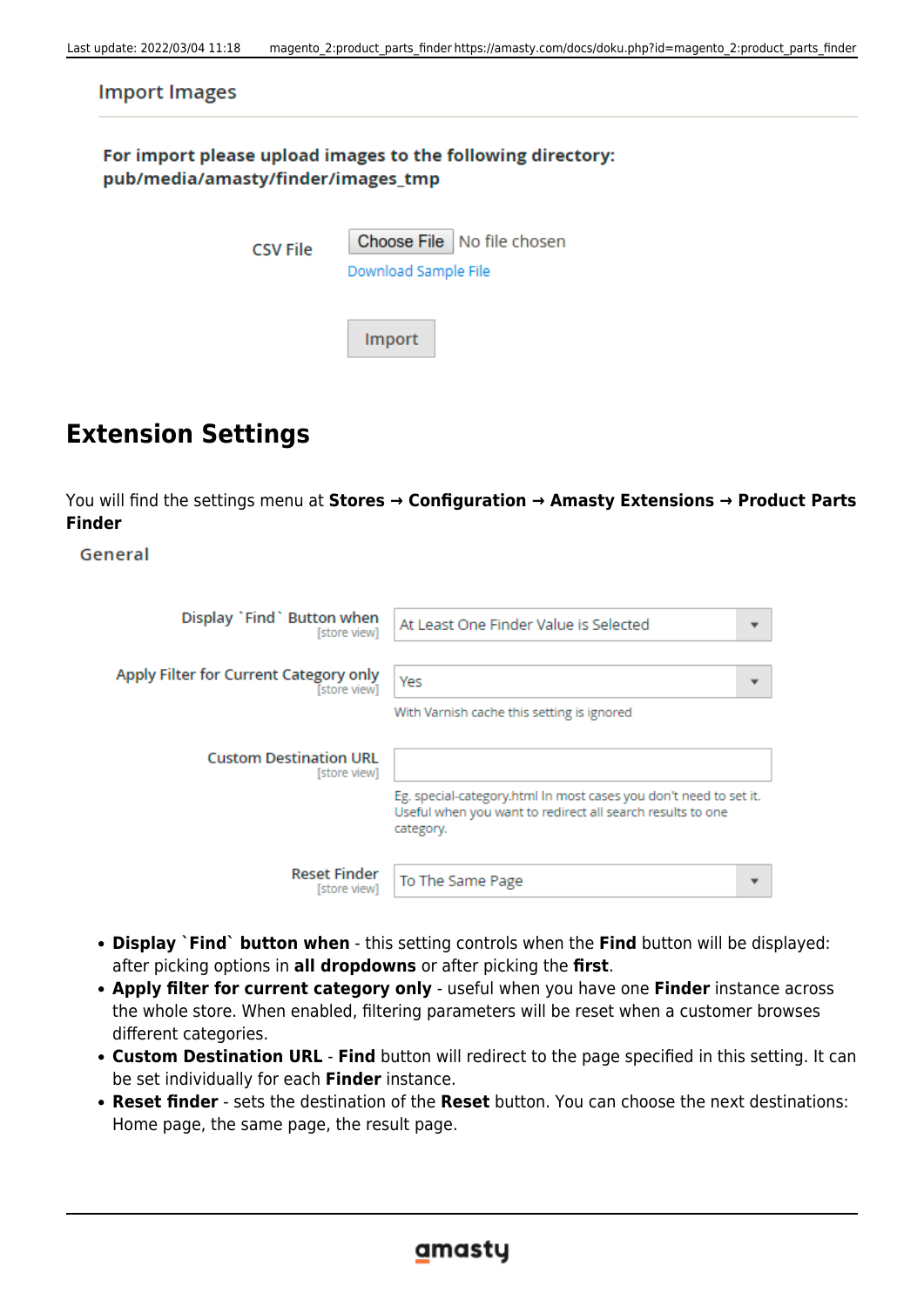#### Advanced

| Use `Universal` Products<br>[global]                                          | Yes<br>▼                                                                                                                   |
|-------------------------------------------------------------------------------|----------------------------------------------------------------------------------------------------------------------------|
|                                                                               | Allows to add set of products to any search, but might slow down<br>the pages in some cases                                |
| Show `Universal` Products Last<br>[global]                                    | Yes                                                                                                                        |
| Start Search when Value in the Last<br>Dropdown is Selected<br>[store view]   | No<br>▼                                                                                                                    |
| <b>Clear other (Previous) Finders Conditions</b><br>[store view]              | Yes<br>▼                                                                                                                   |
|                                                                               | Useful when you have 2 or more finders at the same page.                                                                   |
| Redirect to Product Page when One<br><b>Product in Result</b><br>[store view] | No<br>▼                                                                                                                    |
| <b>Enable 'Chosen' Plugin</b><br>[store view]                                 | Yes                                                                                                                        |
|                                                                               | Chosen is a jQuery plugin that makes select boxes much more<br>user-friendly and equips it with the search. Read more here |
| Display Compatible Options At The<br><b>Product Page</b>                      | Yes<br>▼                                                                                                                   |
| [store view]                                                                  | Set 'Yes' to display finder filter options product is compatible<br>with at the product page in the separate tab.          |
| <b>Finder For Compatibility Tab</b><br>[store view]                           | <b>Currently Applied Finder</b>                                                                                            |
|                                                                               | Specify which Product Finder content to display in Compatibility<br>tab.                                                   |
| Title<br>[store view]                                                         | Compatibility                                                                                                              |

- **Use `universal` products** enables and disables Universal products in one click.
- **Show `universal` products last** when enabled, **Universal** products will be put at the end of filtered results.
- **Start search when value in the last dropdown is selected** when enabled, the Finder will automatically initiate filtering once value in the last dropdown is selected.
- **Clear other (previous) finders conditions** when enabled and you have more than one **Finder** on the page, only selection in the active instance will apply filtering, all other **Finders** will be reset.
- **Redirect to product page when there is only one product in result** When there is only one position in the search results, it is possible to redirect straight to the product page. Instead of displaying the list with one item, you can lead the customers to a wanted product.
- **Enable 'Chosen' plugin** Set to Yes to apply responsive user-friendly design for parts finder.

[Design display with a plugin](https://amasty.com/docs/lib/exe/fetch.php?media=magento_2:product-parts-finder:finder_005ee.png)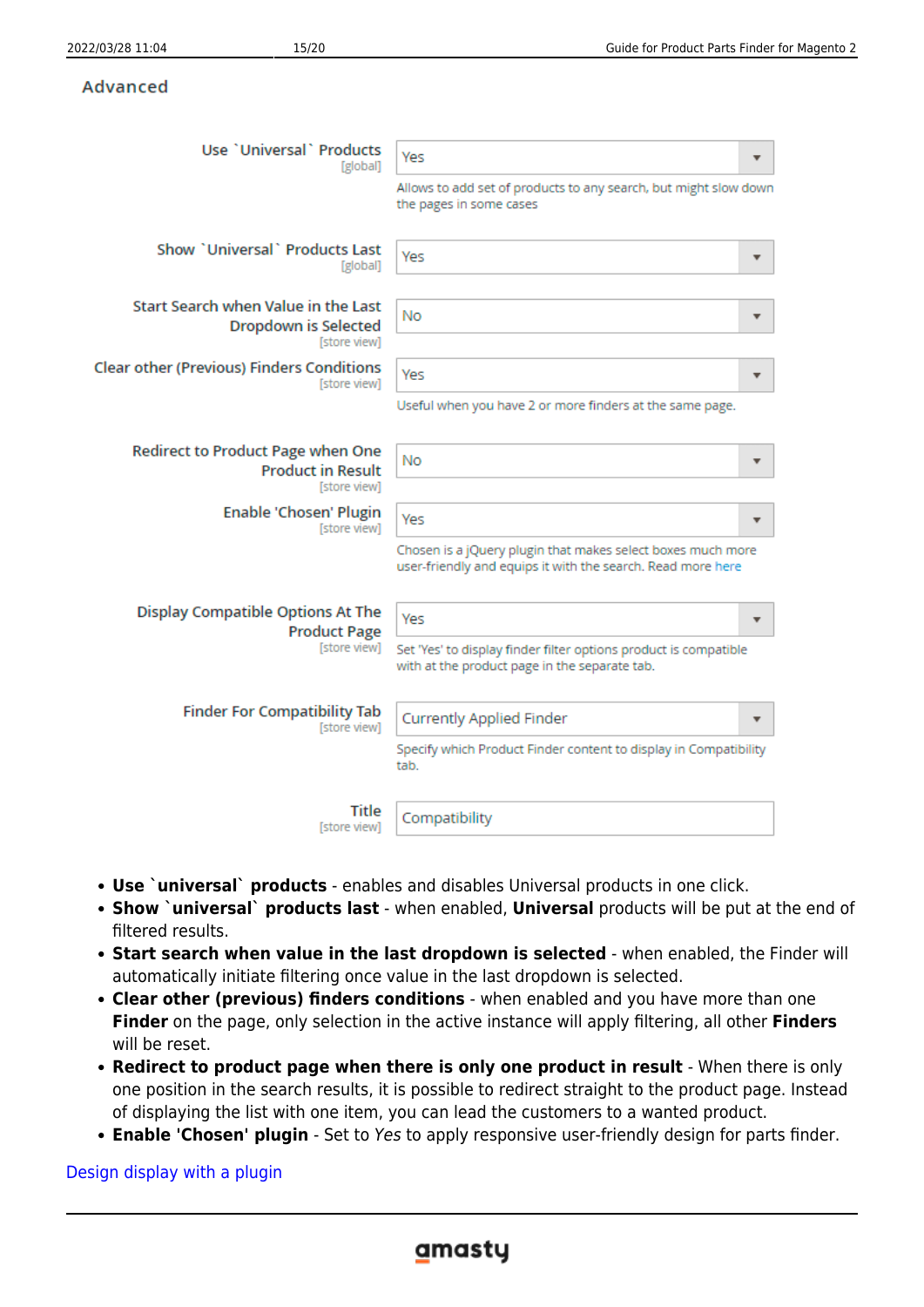| Adidas          |  |
|-----------------|--|
| <b>Material</b> |  |
| Canvas          |  |
| <b>Color</b>    |  |
| Grey            |  |

- **Display Compatible Options At The Product Page** Enable the option to display finder filter options the product is compatible with, in the separate tab at the product page.
- **Finder For Compatibility Tab** Choose which Product Finder content to display in the Compatibility tab on a product page (either the currently applied or any specific one). The tab displays all the finder's options, the product is compatible with. The tab is active on the product pages after a search by Finder.

**Finder For Compatibility Tab** [store view]

| Currently Applied Finder        |  |
|---------------------------------|--|
| <b>Currently Applied Finder</b> |  |
| <b>Find Your Watch</b>          |  |
| Laptop Chargers & Adapters      |  |
| Car parts finder                |  |
| Tyre Size finder                |  |

Title [store view]

Compatibility

[A sample of a compatibility tab](https://amasty.com/docs/lib/exe/fetch.php?media=magento_2:product-parts-finder:finder_compt2.png)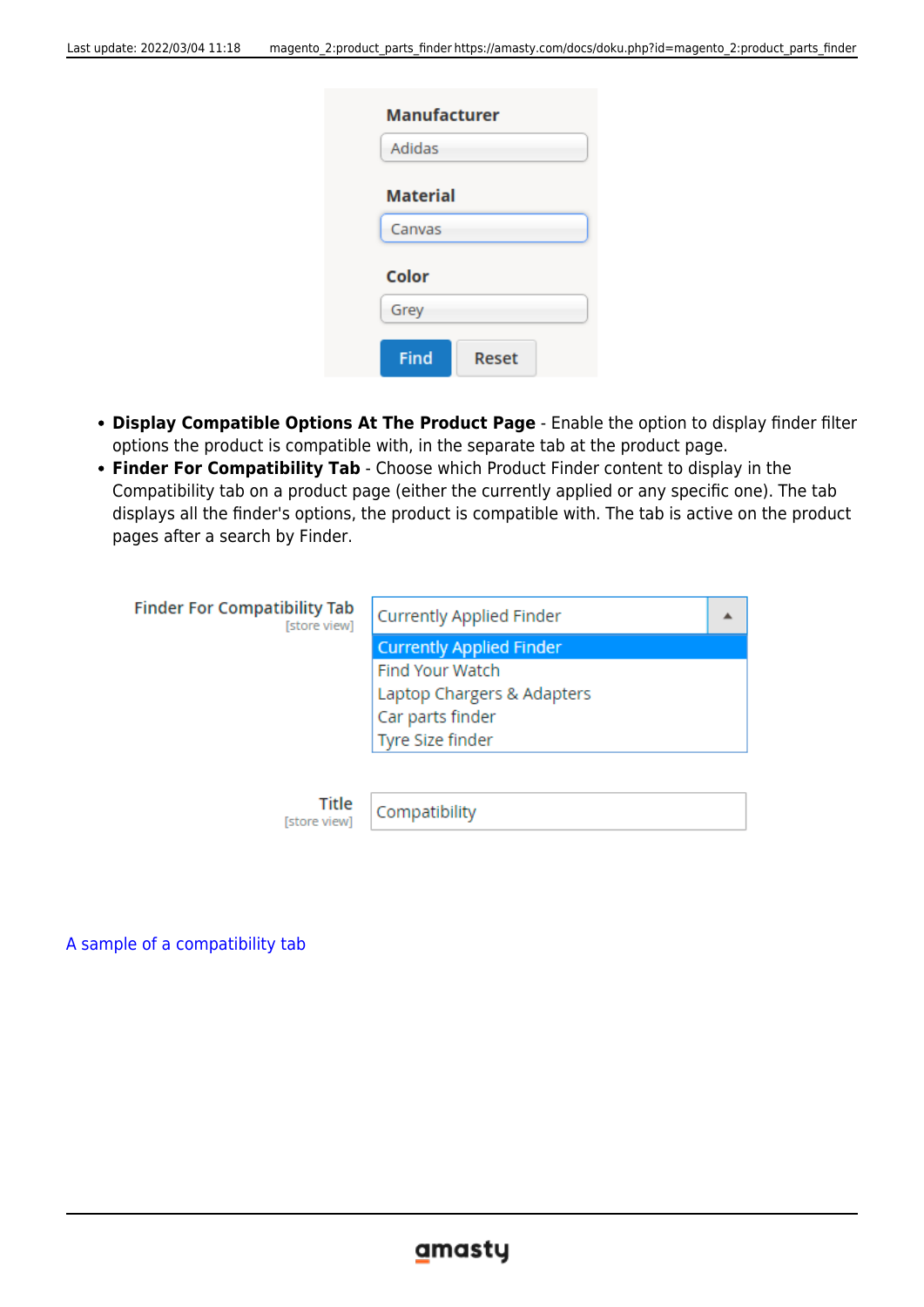| <b>Reviews</b>             | Compatibility |                     |
|----------------------------|---------------|---------------------|
|                            |               |                     |
| <b>Laptop Manufacturer</b> |               | <b>Laptop Model</b> |
| Lenovo                     |               | Flex 4 1480         |
| Lenovo                     |               | Flex 4 1580         |
| Lenovo                     |               | <b>YOGA 710</b>     |
| <b>MSI</b>                 |               | GE <sub>6</sub>     |
| <b>MSI</b>                 |               | GE70K               |
| <b>MSI</b>                 |               | <b>GP60</b>         |
|                            |               |                     |

#### Import

| Import history lifetime (days)<br>[global] | 30   |
|--------------------------------------------|------|
| Max rows per import<br>[global]            | 1000 |

- **Import history lifetime (days)** sets the lifetime of import error log.
- **Max rows per import** a batch size in lines which the import script will try to process during one run.

# **API support**

API support implies that you can utilize Magento web API functionality. You can find more information on [Magento site.](http://devdocs.magento.com/guides/v2.1/get-started/bk-get-started-api.html)

#### **DropdownRepositoryInterface**

- save(\Amasty\Finder\Api\Data\DropdownInterface \$dropdown) saves a dropdown;
- getById(\$id) gets a dropdown by ID;
- getDropdownModel() gets a dropdown's model;
- getByFinderId(\$finderId) gets a dropdown by Finder ID;
- delete(\Amasty\Finder\Api\Data\DropdownInterface \$dropdown) deletes a dropdown;
- deleteById(\$id) deletes a dropdown by ID;
- getList() gets a list of all dropdowns.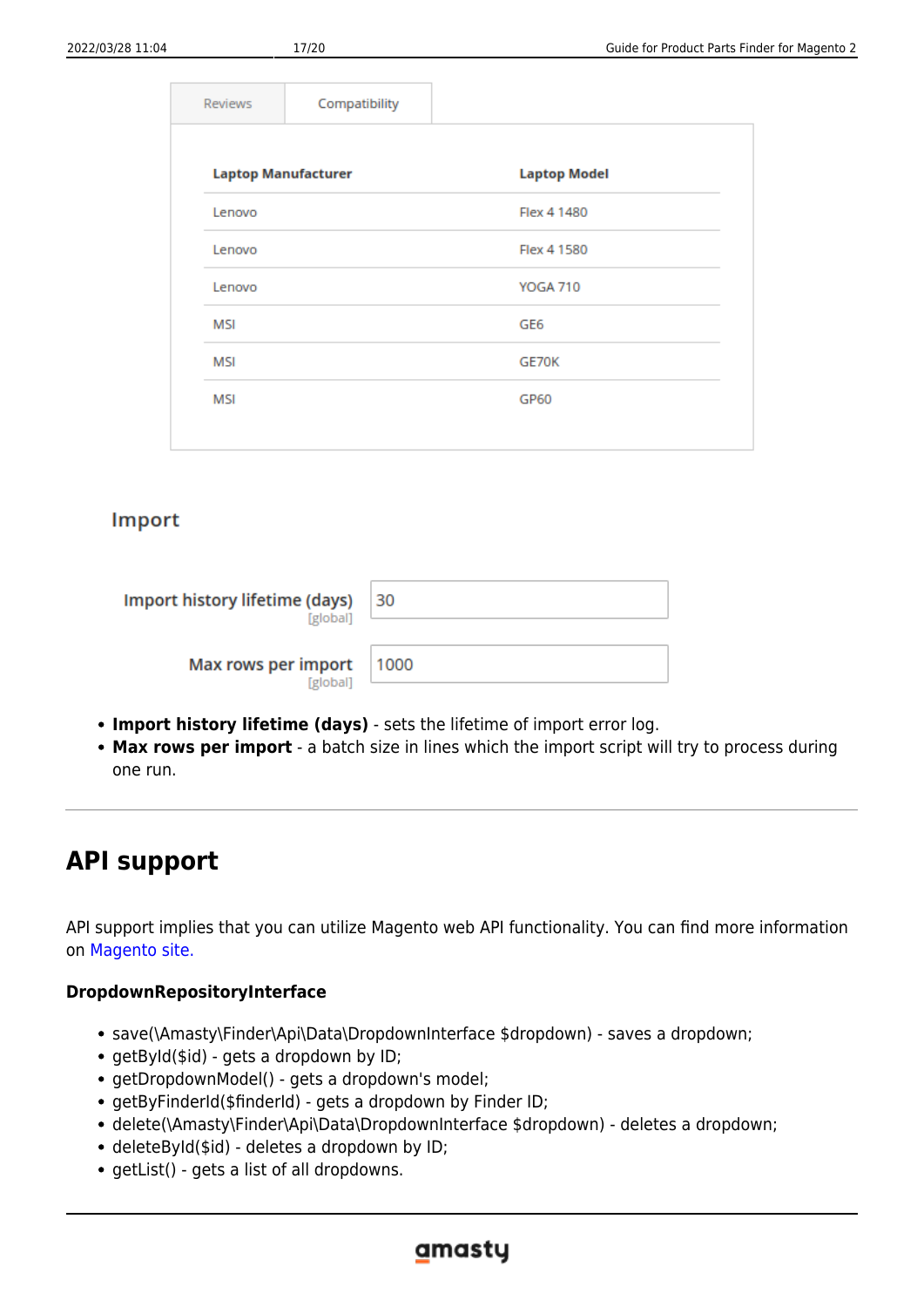#### **FinderRepositoryInterface**

- save(\Amasty\Finder\Api\Data\FinderInterface \$finder) saves a finder;
- isDeletable(\$mapId) checks if a finder is deletable;
- $\bullet$  getById(\$id) gets a finder by ID;
- importUniversal(\$finder, \$file) imports Universal Products;
- getFinderModel() gets a finder's model;
- addConditionToProductCollection(\$collection, \$valueId,\$countEmptyDropdowns, \$finderId,\$isUniversal,\$isUniversalLast) - sets a filtration;
- getWithoutId(\$id) gets all the finders without a current;
- delete(\Amasty\Finder\Api\Data\FinderInterface \$finder) deletes a finder;
- deleteByIds(\$ids) deletes various finders by IDs;
- deleteById(\$id) deletes a finder by ID;
- getFindersByIds(\$ids) gets various finders by IDs;
- getList() gets all the finders by the list;
- updateLinks() updates links to dropdowns in a database;
- getFindersOnDefaultCategory() gets finders for display on a default category;
- getFindersCategory(\$categoryId) gets finder for a current category;

#### **MapRepositoryInterface**

- save(\Amasty\Finder\Api\Data\MapInterface \$map) saves a mapping;
- saveMap(\$valueId, \$sku) saves with updated data;
- getById(\$id) gets a mapping by ID;
- getByValueId(\$id) gets a mapping by value;
- delete(\Amasty\Finder\Api\Data\MapInterface \$map) deletes a mapping;
- deleteById(\$id) deletes a mapping by ID;
- getList() gets a list of all mapping;

#### **UniversalRepositoryInterface**

- save(\Amasty\Finder\Api\Data\UniversalInterface \$universal) saves a universal product;
- getById(\$id) gets a universal product by ID;
- delete(\Amasty\Finder\Api\Data\UniversalInterface \$universal) deletes a universal product;
- deleteById(\$id) deletes a universal product by ID;
- deleteByIds(\$ids) deletes universal products by IDs;
- getList() gets all the universal products;

#### **ValueRepositoryInterface**

- save(\Amasty\Finder\Api\Data\ValueInterface \$value)
- saveValue(\$parentId, \$dropdownId, \$name)
- saveNewFinder(array \$data) saves a new finder;
- getValueModel() gets a model;
- getById(\$id) gets by ID;
- getByParentAndDropdownIds(\$parentId, \$dropdownId)
- getByParentId(\$id)
- getSkuById(\$newId, \$finderI) gets SKU by finder's ID;
- delete(\Amasty\Finder\Api\Data\ValueInterface \$value)
- deleteById(\$id)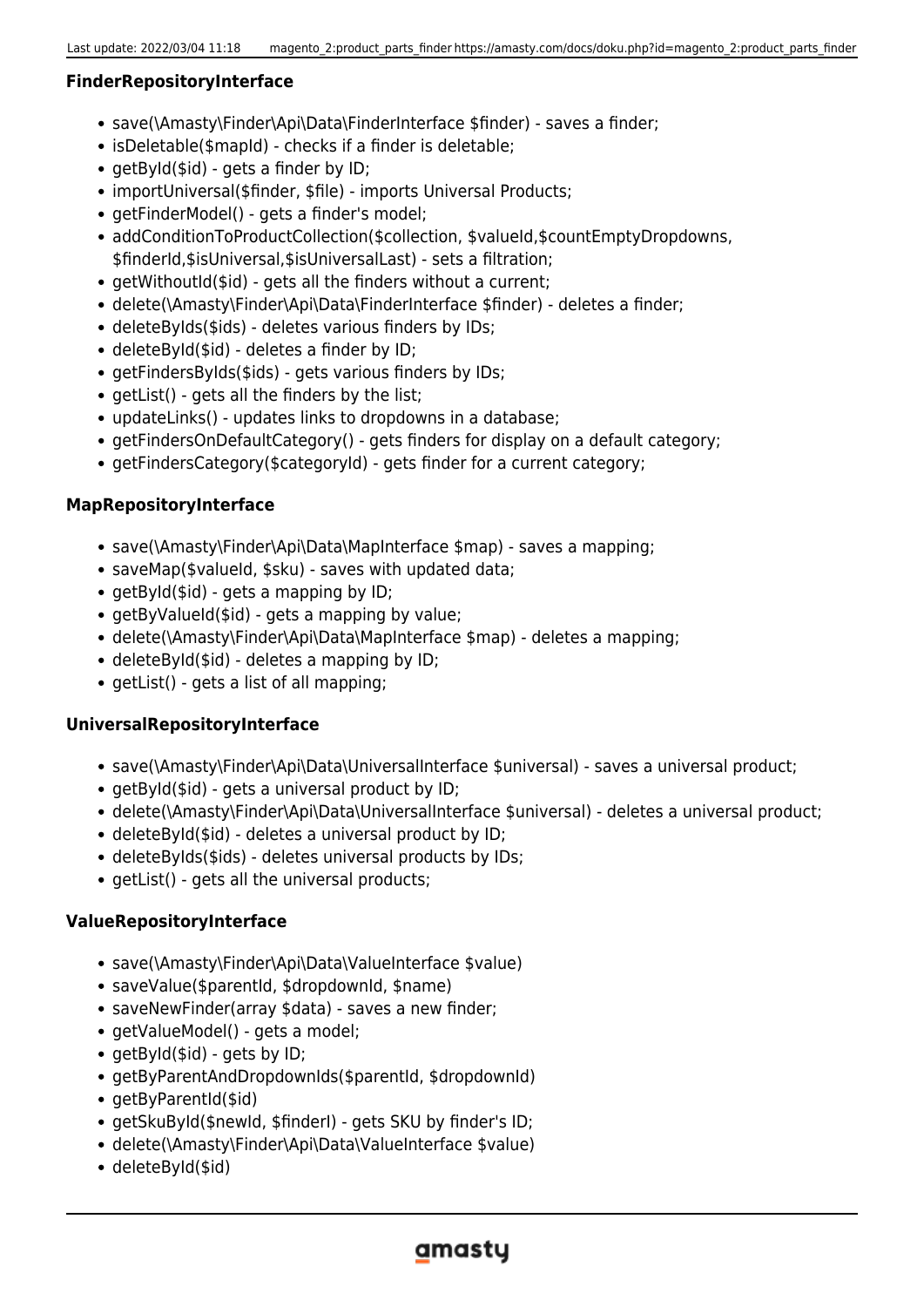- deleteOldData(\$finder)
- getList()

## **ProductRepositoryInterface**

POST (/V1/amasty\_finder/product/find) - gets the products collection by the finder options.

The format values are sent in the request body is:

```
{
"finderOptions": [
{ "dropdown_id": 1, "value": "1" }
,
{ "dropdown_id": 2, "value": "2" }
,
{ "dropdown_id": 3, "value": "3" }
]
}
```
- **dropdown\_id** values should be placed in the same order (from left to right) as in the finder. All the elements should be included without skipping.
- **value** indicates the ID of the selected value.

# **Troubleshooter**

- **The finder block should be added to the results page.** Filtering will work only when the Finder block is on the same page with the resulting products. If you don't want it to be displayed you can hide it with CSS, but you still need to place the block on the results page.
- **Make sure that there are products to filter on the page which the finder uses to display results.** The finder works as a product filter. If there are no products to filter on a page then the Finder won't be able to display them.

# **Cron Tasks List**

Magento 2 Product Parts Finder extension is preintegrated with Cron Tasks List to provide store owners with an opportunity to track and manage all cron tasks running in the website background.

To view all scheduled and executed cron tasks, go to **System → Cron Tasks List**

Run all cron tasks and generate their schedule by clicking the 'Run Cron' button. Also you can delete separate tasks in bulk, apply filtering and sorting options when it is needed.